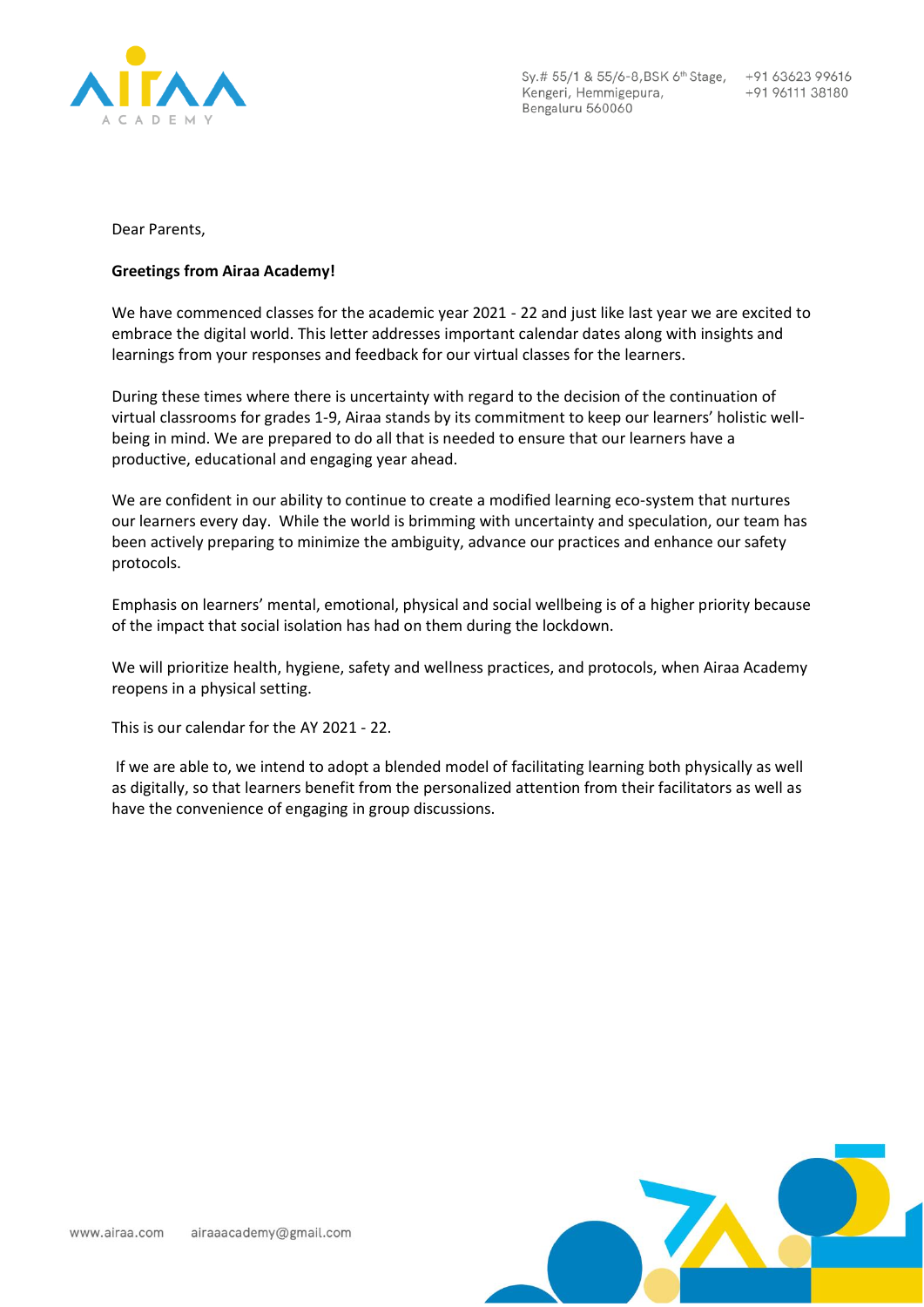

Sy.# 55/1 & 55/6-8, BSK 6<sup>th</sup> Stage, +91 63623 99616 Kengeri, Hemmigepura, Bengaluru 560060

## **Please find key dates for half yearly academic year 2021-22**

| <b>Event</b>                                  | <b>Dates</b>                                                               |
|-----------------------------------------------|----------------------------------------------------------------------------|
| Gandhi Jayanthi (Holiday)                     | 2 <sup>nd</sup> October                                                    |
| Dussera (celebration)*                        | 5 <sup>th</sup> October                                                    |
| Mahalaya Amavasya - Dussera Vacation starts   | 6 <sup>th</sup> October                                                    |
| Mahanavmi/Ayudha Puja (Holiday)               | 14 <sup>th</sup> October                                                   |
| Vijayadashami (Holiday)                       | 15 <sup>th</sup> October                                                   |
| Eid Milad (Holiday)                           | 19th October                                                               |
| Valmiki Jayanthi                              | 20 <sup>th</sup> October                                                   |
| School Re - opens (Grades 1-9)**              | 20 <sup>th</sup> October                                                   |
| Kannada Rajyothsava (celebration & holiday)   | 1 <sup>st</sup> November                                                   |
| Diwali (celebration & holiday)                | 3rd - 5 <sup>th</sup> November (Celebration - 2 <sup>nd</sup><br>November) |
| Kanakadasa Jayanthi (Holiday)                 | 22 <sup>nd</sup> November                                                  |
| Christmas (celebration & holiday)             | 24th Dec - 2nd Jan (Celebration - 23rd<br>December)                        |
| School Re - opens (Grades 1-9)**              | 3rd January                                                                |
| Makara Shankranthi (celebration & holiday)    | 14 <sup>th</sup> January (Celebration - 13 <sup>th</sup> Jan)              |
| Republic Day (celebration & holiday)          | 26 <sup>th</sup> January                                                   |
| Maha Shivaratri (Holiday)                     | 1 <sup>st</sup> March                                                      |
| <b>Summer Break</b>                           | 25 <sup>th</sup> March                                                     |
| <b>Report Card Upload</b>                     | 31 <sup>st</sup> March                                                     |
| School Re-Opening (Grade 1 & New Admission)** | 30 <sup>th</sup> May                                                       |
| School Re-Opening (Grade 2 - 8)**             | $1st$ June                                                                 |

\* No holiday. Celebration will be held in class.

\*\* Any change in date will be notified further.